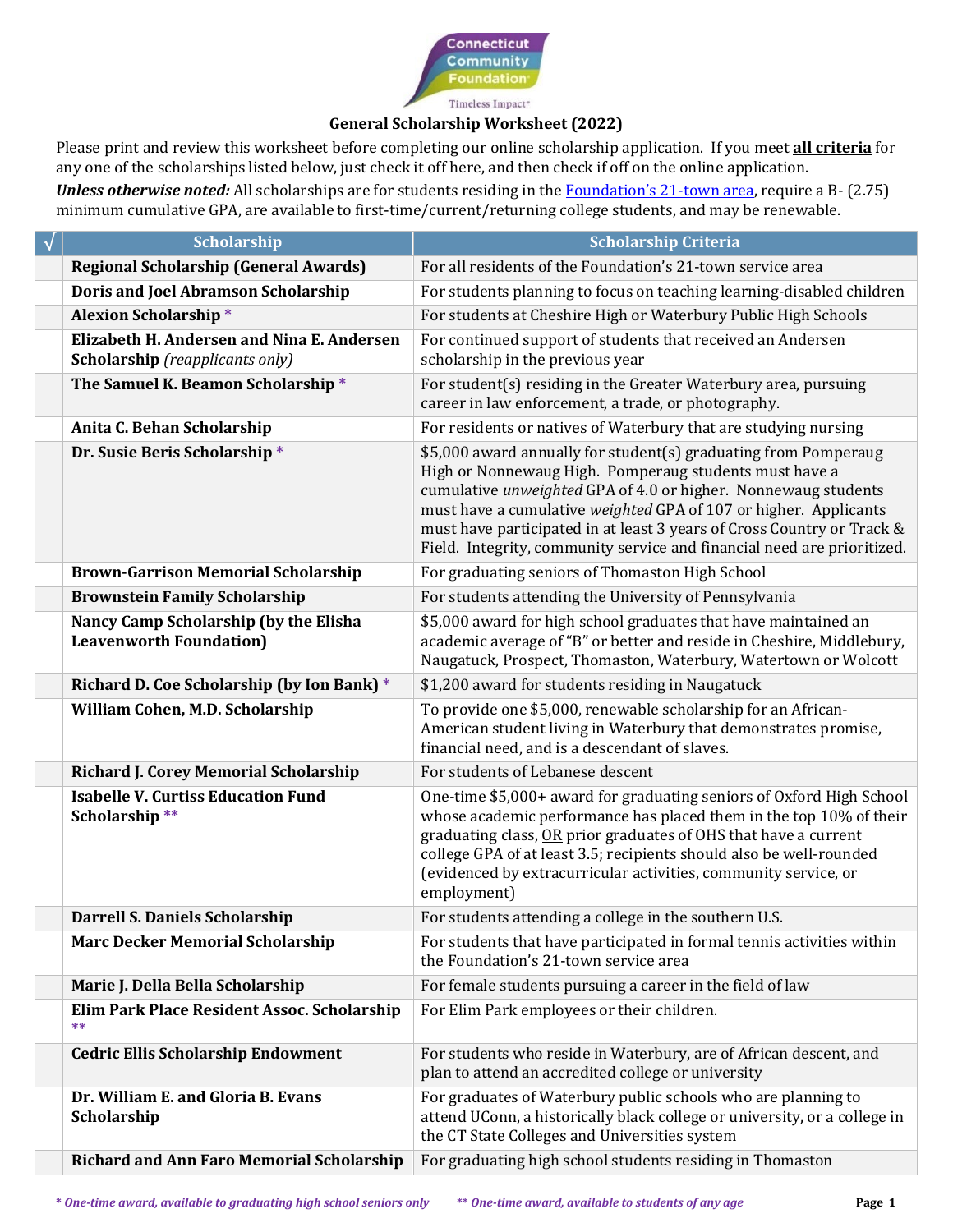| $\checkmark$ | <b>Scholarship</b>                                                  | <b>Scholarship Criteria</b>                                                                                                                                                                                                                                                                                                                                  |
|--------------|---------------------------------------------------------------------|--------------------------------------------------------------------------------------------------------------------------------------------------------------------------------------------------------------------------------------------------------------------------------------------------------------------------------------------------------------|
|              | Louis, Mary, Rose and Dr. William<br><b>Finkelstein Scholarship</b> | For graduates of a Waterbury public high school (Crosby, Wilby,<br>Kennedy, Arts Magnet School, or Career Academy), residing in<br>Waterbury, that have maintained an academic average of 85 or better                                                                                                                                                       |
|              | Samuel & Mary Fritzka Memorial<br>Scholarship                       | For students with a cumulative GPA of A or B.                                                                                                                                                                                                                                                                                                                |
|              | Raymond R. Gamby Scholarship (in Memory<br>of Amelia Gamby)         | For students of Italian or French descent that have maintained an<br>academic average of "A" (90) or better                                                                                                                                                                                                                                                  |
|              | <b>Raymond George Scholarship</b>                                   | For students in Waterbury of the Episcopalian faith                                                                                                                                                                                                                                                                                                          |
|              | <b>Charles and Dorothy Greenblatt Scholarship</b>                   | For Waterbury residents (5+ years) attending a non-sectarian college                                                                                                                                                                                                                                                                                         |
|              | <b>Richard and Frances Guerrera Scholarship</b>                     | For students with documented learning disabilities (written<br>confirmation by appropriate school official required)                                                                                                                                                                                                                                         |
|              | <b>Jack and Vivian Hanson Scholarship</b>                           | For residents of Waterbury, Watertown, Bethlehem, Woodbury,<br>Southbury, Middlebury, Naugatuck, Prospect, Wolcott, or Thomaston                                                                                                                                                                                                                             |
|              | Heritage Village Scholarship*                                       | For graduating seniors at Pomperaug High School (residing in<br>Southbury) ranked in the top third of their class                                                                                                                                                                                                                                            |
|              | Hubbard-Hall Scholarship (\$3,000 award)                            | For children or stepchildren of Hubbard-Hall employees. Students<br>need not reside in or attend school in the Foundation's service area.<br>Once awarded, neither the scholarship nor a request for scholarship<br>support in future years is subject to continued parental employment.                                                                     |
|              | John L. and Jeanne C. Hughes Scholarship                            | For undergraduate or graduate students studying the "Liberal Arts"                                                                                                                                                                                                                                                                                           |
|              | Alan J. Hurdle Memorial Scholarship*                                | For students graduating from Kennedy High School                                                                                                                                                                                                                                                                                                             |
|              | <b>Donald and Ruth Agnes Kaplan Memorial</b><br>Scholarship         | For female residents of Waterbury, Watertown, Naugatuck, Cheshire,<br>Prospect or Woodbury (4+ years), attending college in New England,<br>NY state, or Israel, and majoring in a health-care related field                                                                                                                                                 |
|              | Raymond Arthur & Angela LaMoy<br>Scholarship                        | For students residing in Greater Waterbury                                                                                                                                                                                                                                                                                                                   |
|              | <b>Ruth Ann Leever Music Scholarship</b>                            | For students pursuing undergrad or grad degree in music or music<br>education (pref. for schools with a strong/renowned music program)                                                                                                                                                                                                                       |
|              | Dr. & Mrs. Sidney B. Luria Memorial<br>Scholarship                  | For students with a cumulative GPA of A or B                                                                                                                                                                                                                                                                                                                 |
|              | Samantha Aubrey Mallette Scholarship                                | For females pursuing a degree in human services at Post University                                                                                                                                                                                                                                                                                           |
|              | Mark G. Mannweiler Scholarship for Region<br>14 (reapplicants only) | For continued support of students that received a Mannweiler<br>scholarship award in the previous year (from Nonnewaug HS)                                                                                                                                                                                                                                   |
|              | <b>Lois Livingston McMillen Memorial</b><br>Scholarship             | For women actively pursuing (or that would like to pursue) an artistic<br>career, with preference to artists in the visual arts of painting and<br>design.                                                                                                                                                                                                   |
|              | <b>Charles F. Mitchell Scholarship</b>                              | For male residents of Waterbury (5+ years)                                                                                                                                                                                                                                                                                                                   |
|              | <b>Mothers Fund Scholarship*</b>                                    | For a high school senior pursuing a degree in English, literature, or<br>journalism and residing in the Foundation's service area.                                                                                                                                                                                                                           |
|              | Eric J. Nagrabski Scholarship                                       | For Naugatuck High School graduates attending the University of CT                                                                                                                                                                                                                                                                                           |
|              | <b>George M. and Mary Oliver Scholarship</b>                        | For students residing in Prospect                                                                                                                                                                                                                                                                                                                            |
|              | Naomi Mildred Nicoll Scholarship                                    | For daughters of single, working mothers, exhibiting financial need.<br>Applicant must live in Litchfield, Warren, Morris or Goshen and must<br>be a graduate of Litchfield or Wamogo High School. Intellectual<br>curiosity and community service are favored. Change in mother's<br>marital status following award shall not prevent future renewal of aid |
|              | Dr. John and Brigitte Palesty Scholarship                           | For students with financial need living in Greater Waterbury                                                                                                                                                                                                                                                                                                 |
|              | Palladin Scholarship**                                              | For children, step-children, grandchildren or step-grandchildren of an<br>employee (at date of application) of Palladin Precision Products in<br>Waterbury, residing in Connecticut and exhibiting financial need                                                                                                                                            |